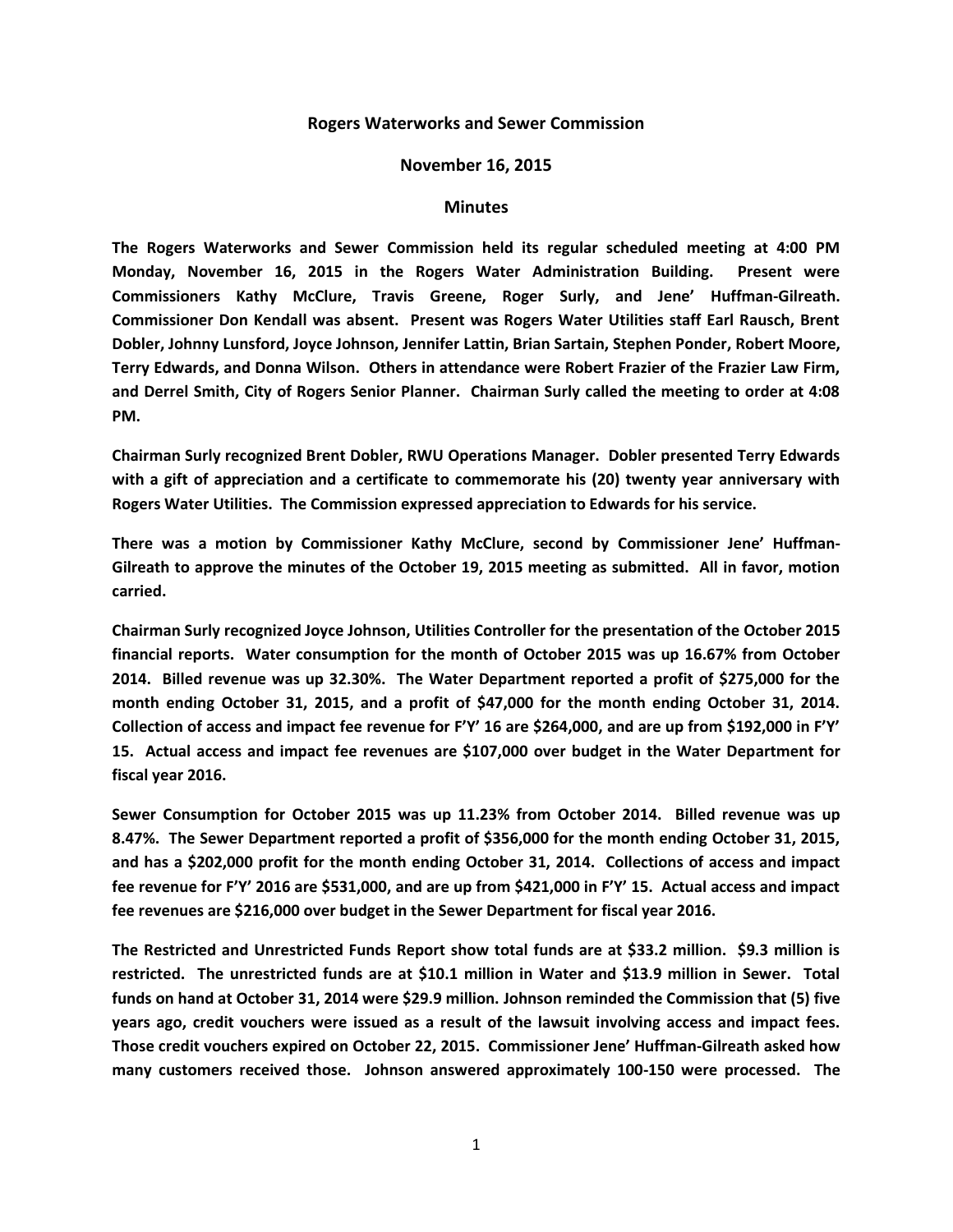**unused remaining balance of those vouchers is reflected in the miscellaneous income. There were no questions.**

**Chairman Surly recognized Earl Rausch, Utility Superintendent for the presentation of the Engineering and RPCF Reports. Rausch said the city construction projects are still moving forward and gave a brief overview of these projects. He noted construction has started on the WaterMark Apartments at Walnut Creek and the patio homes on Persimmon Street. Also continuing are some building and remodels in the downtown area. Commissioner Travis Greene asked about the status of the widening project on Walnut Street. This project has been slowed due to the cost of relocating and/or avoiding the large phone fiber bank along the North right-of-way. The test results for the Osage Creek Monitoring Report are not available but will have the results next commission meeting. Rausch noted the decrease in phosphorous values is due to the centrifuge being back in operation. Commissioner Huffman-Gilreath asked if the colder weather will adversely affect phosphorous. Robert Moore, RPCF Manager said no. He explained phosphorous is an element but during colder temperature, more micro-organisms mass is required for the uptake of phosphorous. There were no further questions.**

**Chairman Surly recognized Brent Dobler to present the Operations Report. In reference to the graphs, Dobler pointed out that we have added additional help with the increased number of locates. Shutoffs has somewhat decreased mostly due to the phone calls made one day prior to the actual water disconnection. This reminder gives the customers an opportunity to make necessary arrangements or process their payments. Commissioner Jene' Huffman-Gilreath asked if calls were going to repeat customers. Dobler said yes. Due to camera truck maintenance, we did not meet our CCTV goals for the month. He continued with a briefing of the other department activities. The Lost Water Report is at 15% for the last twelve (12) months, while being 16% for the calendar 2015 and 5% for the month. The October average daily water usage was 9.58 MGD with a single daily use high of 11.14 MGD. Dobler said efforts are still ongoing to provide a more accurate report on unaccounted – for water. No sanitary sewer overflows were reported for the month of October. There were no further questions.**

**Chairman Surly addressed Earl Rausch to request a motion for approval of the 2015 Water & Sewer Audit Reports. Commissioner Jene' Huffman-Gilreath made a motion, second by Commissioner Travis Greene to accept the 2015 Water & Sewer Audit Reports as previously submitted. All in favor, motion carried.**

**Chairman Surly recognized Brent Dobler to present the bid request to purchase a One (1) Ton Service Truck. The 2016 cab and chassis will be purchased from North Point Ford of North Little Rock in the amount of \$30,600.00. The utility bed from Eagle Body is \$10,297.30, representing a total purchase amount of \$40,897.30. Commissioner Travis Greene made a motion, second by Commissioner Kathy McClure to purchase a 2016 cab, chassis and new utility bed for a total amount of \$40,897.30. All in favor, motion carried.**

**Chairman Surly recognized Brian Sartain, Design Engineer to present the results of the November 5, 2015 bid opening for the Hwy 265 Corridor Waterline Improvements. This project from Hwy 264 in**